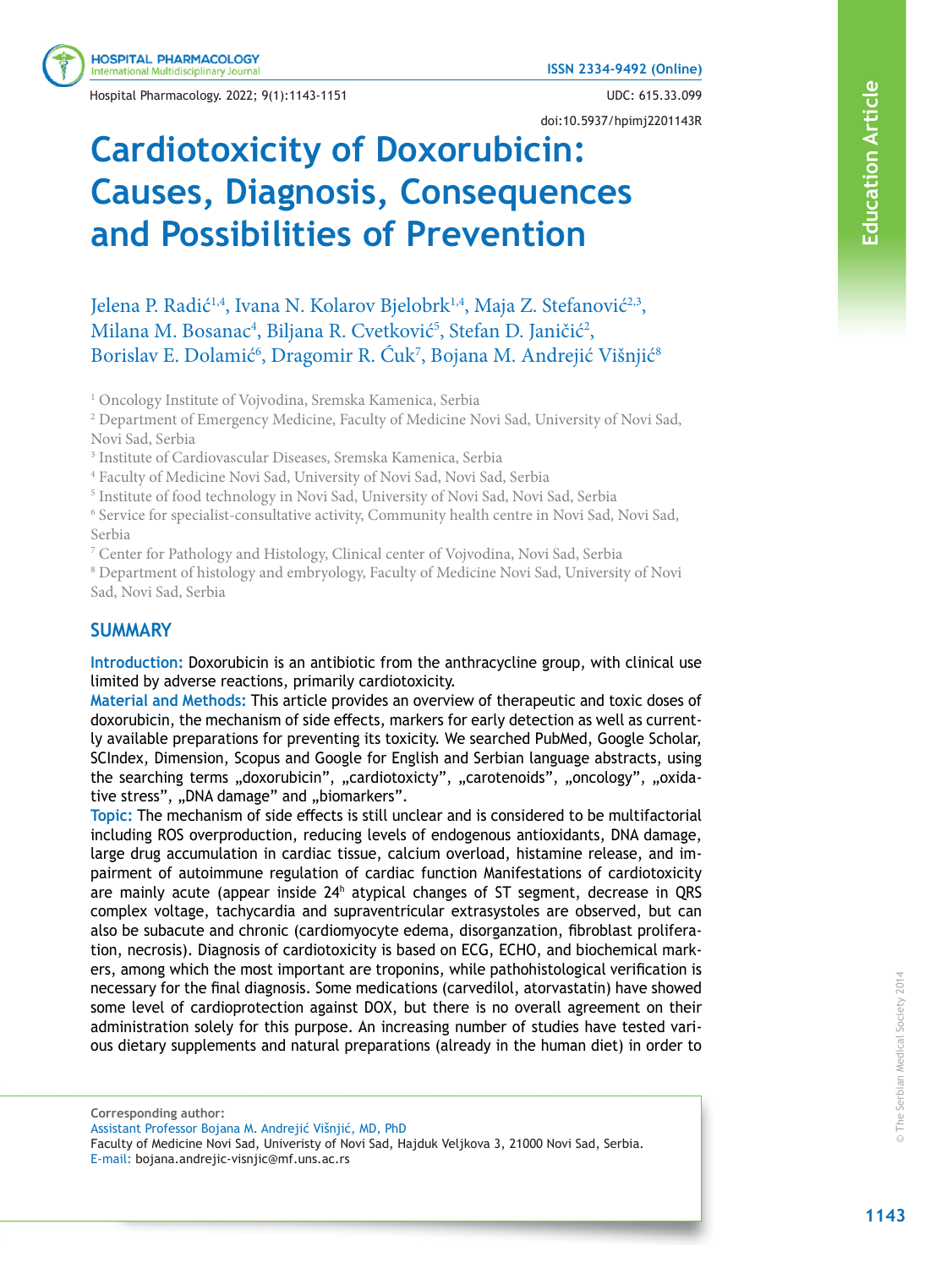discover those that could completely prevent or reduce the toxic effects of doxorubicin, with special focus on carotenoids.

**Conclusion:** Cardiotoxicity is the leading side effect of doxorubicin, and therefore there is an active search for either new biomarkers and/or diagnostic protocols that would detect toxicity in time, as well as substances able to prevent the occurrence or alleviate DOXinduced cardiotoxicity.

**Keywords:** Doxorubicin, Cardiotoxicity, Oncology, Side Effects

# **INTRODUCTION**

Doxorubicin, also known as adriamycin, is an antibiotic from the anthracycline group, first isolated from the bacterium Streptomyces peacetius, while today it can also be chemically synthesized. Data from the World Health Organization (WHO) classify it as one of the drugs necessary for the treatment of the 10 most common types of cancer. It is primarily used in the treatment of endometrial, ovarian, breast, testicular and lung cancers. However, what limits the clinical use of this drug the most is its main side effect - cardiotoxicity. The occurrence of fatal cardiotoxicity in both pediatric and adult patients is characterized by irreversible cardiomyopathy [1,2,3]. It is estimated that about 11% of patients with doxorubicintreated cancers develop acute cardiotoxicity. In addition to the heart, other organs can also be affected by this therapy, primarily the kidneys, liver and brain [3,4]. Women are more susceptible to the development of side effect of doxorubicin compared to men, in terms of increased suppression of cardiac contractility and a higher chance of developing subclinical cardiotoxicity. In addition to gender, age can also be a risk factor - people under 25, as well as those over 75 are more susceptible to cardiotoxicity. Concomitant use of another cardiotoxic drug, simultaneous mediastinal radiotherapy and high doses of doxorubicin may also increase the risk of its side effects. In order to reduce the effect of doxorubicin-induced cardiotoxicity, the use of many drugs as well as various herbal substances have been studied, among which carotenoids have been the most tested [4]. However, most oncology patients receiving doxorubicin have less serious side effects, including gastrointestinal problems, hair loss and inflammation of the oral mucosa [1].

# **MATERIAL AND METHODS**

This article provides an overview of therapeutic and toxic doses of doxorubicin, the mecha-

nism of side effects, markers for early detection as well as currently available preparations for preventing its toxicity. We searched PubMed, Google Scholar, SCIndex, Dimension, Scopus and Google for English and Serbian language abstracts, using the searching terms "doxorubicin", "cardiotoxicty", "carotenoids", "oncology", "oxidative stress", "DNA damage" and "biomarkers".

Based on expert selection review, we chose both open and blinded studies, reviews and meta analysis, and available comments and editorials, related to the MESH terms.

#### **TOPIC**

#### **Doses, method of administration, time of occurrence and mechanism of side effects**

Doxorubicin (DOX) is administered intravenously (i.v.), dissolved in 0.9% NaCl solution or 5% glucose solution, for 3 to 10 minutes to reduce the risk of thrombosis or perivenous extravasation. The therapy dose is calculated based on body surface area, and the total dose per cycle may vary depending on the specific treatment regimen. When used as monotherapy,  $60-75$  mg/m<sup>2</sup> is recommended, and it can be given as a single dose or divided into 3 consecutive days or divided into the first and eighth day of the cycle. Each subsequent cycle is repeated every 3 to 4 weeks. If given in combination with other antitumor drugs, the dose is reduced to 30-60 mg/m<sup>2</sup> every 3 weeks. Toxic doses of doxorubicin differ due to individual characteristics of the organism as well as other factors, including interaction with other drugs. In a study conducted by Lee and Hill, cardiotoxicity in adults was caused by doses of 400 to 700 mg/m<sup>2</sup>, while in children it was a dose of 300 mg/m<sup>2</sup> [5]. Further research has shown that toxic doses generally range from 8 to 400 mg/m<sup>2</sup>, up to a maximum cumulative dose of 500 mg/m<sup>2</sup> [6]. In animals, damage is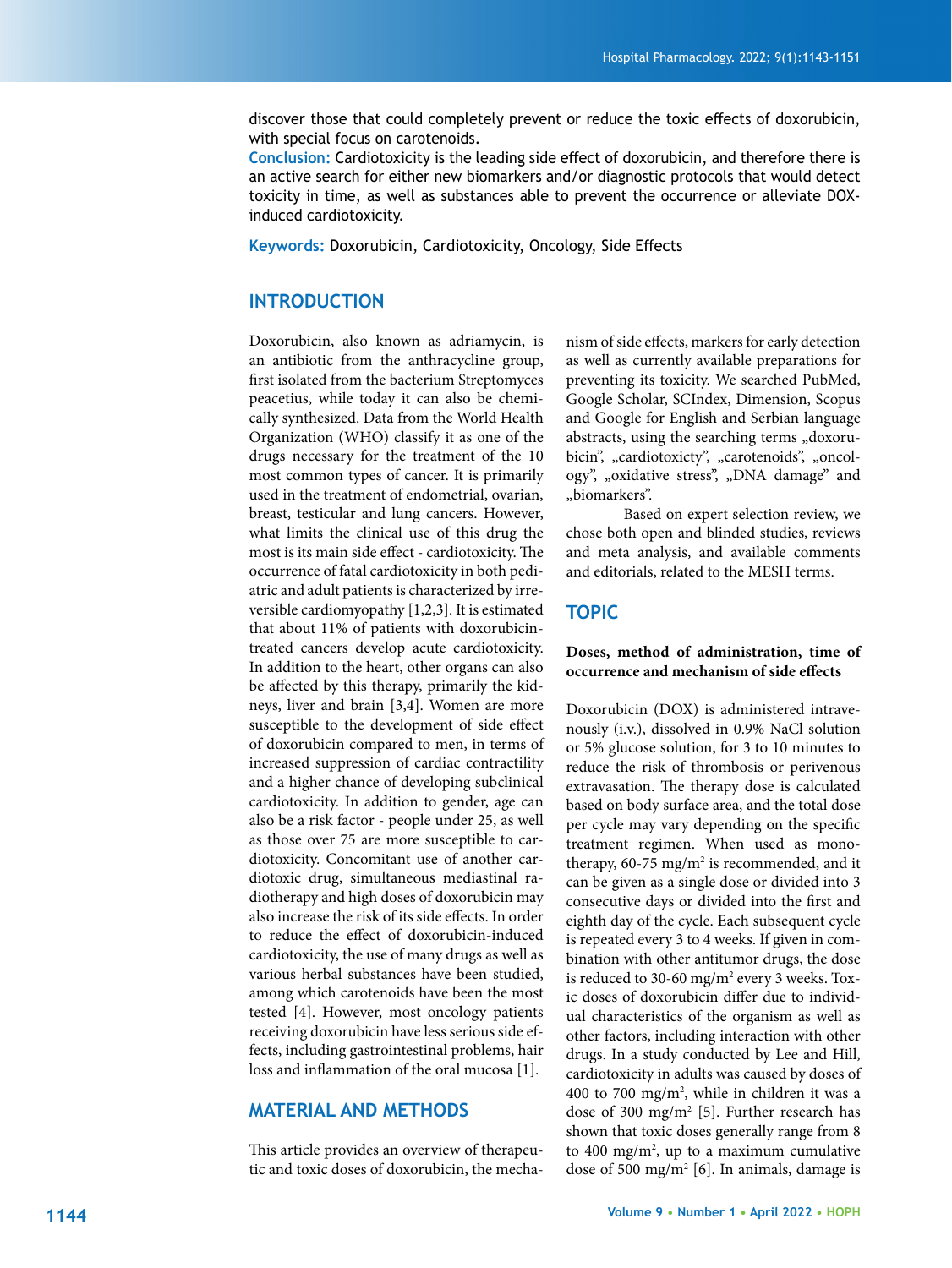caused by a single doses in the range of 0.1- -10 mg/m2 to the highest cumulative doses of 12-20 mg/m<sup>2</sup>. Where the dose of 20 mg/m<sup>2</sup> in animals is equivalent to the dose of 900 mg/m2 in humans [7,8,9]. The clinical use of doxorubicin is limited by adverse reactions, primarily cardiotoxicity. The time of onset of side effects is very variable and difficult to predict in both humans and animals. According to the time of onset, they are divided into acute, which can occur after only one dose, subacute and chronic, which occur after prolonged use of this drug [7,9]. Cardiotoxicity can occur either as acute, mostly asymptomatic, or chronic, leading to irreversible changes in the heart [10].

#### **The mechanism of side effects**

The mechanism of side effects is still unclear and considered to be multifactorial. In the first place, doxorubicin can be converted to an intermediate metabolite, which due to instability is converted back to doxrubicin, producing free radicals (reactive oxygen species, ROS) thereat. Increased ROS production can be neutralized to some extent by antioxidant defense mechanisms of the cell, but if ROS production exceeds the capacity of antioxidant defense it leads to a condition known as oxidative stress (OS) Doxorubicin stimulates the development of OS, both by increasing the production of ROS and by reducing antioxidant mechanisms. ROS in the cell damages various cellular organelles and structures, of which the most important for the fate of the cell itself, as well as the function of the entire organ, is the damage to mitochondria, cell membranes and DNA. Mitochondria are among the key intracellular sites where ROS production occurs, and this mechanism of action of doxorubicin can be partly explained by the fact that heart cells are richer in mitochondria than other tissues and consequently produce much higher amounts of ROS [11,12]. The mechanism of damage to the cell membrane and other membranes inside the cell is lipid peroxidation, as a result of which malonyl aldehyde (MDA) accumulates in the cell/tissue. DNA damage occurs simultaneously with mitochondrial and later cell membrane rupture, ultimately resulting in cardiomyocyte apoptosis. Another mechanism is that DOX significantly reduces the levels of endogenous antioxidants, which affects the capacity of anti-oxidative defense of the organism/cell [13]. According to the

activity is based on the removal of toxic hydrogen peroxide. It is present in the mitochondria of all tissues; c) Glutathione peroxidase (GSH-Px): catalyzes the reduction reaction of hydrogen peroxide or organic peroxides to water molecules in the presence of reduced glutathione as an electron donor; d) Glutathione reductase (GSH-R) - catalyzes the reduction of oxidized glutathione (GSSG) to reduced glutathione (GSH), maintaining an adequate concentration of reduced glutathione in the cell. On the other hand, the most important non-enzymatic mechanism of antioxidant protection is the tripeptide glutathione (GSH; γ-glutamyl-L-cysteinyl glycine). GSH protects the body from free radicals by neutralizing or reducing them [14]. Oxidative stress caused by the use of doxorubicin in the cardiovascular system affects the onset and development of atherosclerosis, hypertension, coronary heart disease and myocardial infarction [15]. The next mechanism begins with the entry of the drug into the nucleus of the target cell, where it is incorporated into the DNA of the host and binds to topoisomerase II. Topoisomerase II has a role in DNA repair and repair of its chains. Doxorubicin inhibits the process of DNA repair and leads to a large number of double-stranded breaks. The presence of these interruptions leads to the initiation of the apoptosis process [4]. Other mechanisms could be significant drug accumulation in cardiac tissue, calcium overload, histamine release, and impairment of autoimmune regulation of cardiac function [9,10,16]. **Cardiac and biochemical verification of doxorubicin-induced damage** Acute cardiotoxicity occurs only a few hours after intravenous administration and may persist for up to several days. Initial changes, can be detected in the first 24 hours after drug administration with the help of electrocardi-

ography (ECG) when atypical changes of ST segment, decrease in QRS complex voltage,

nature and mode of action, all antioxidants in the body can be divided into enzymatic and non-enzymatic. Enzymes involved in the defense against oxidative stress are a) superoxide dismutase (SOD): catalyzes the removal of superoxide anion radicals, producing hydrogen peroxide and molecular oxygen. It is present in the cytosol and mitochondria of all tissues in the body; b) catalase (CAT): its antioxidant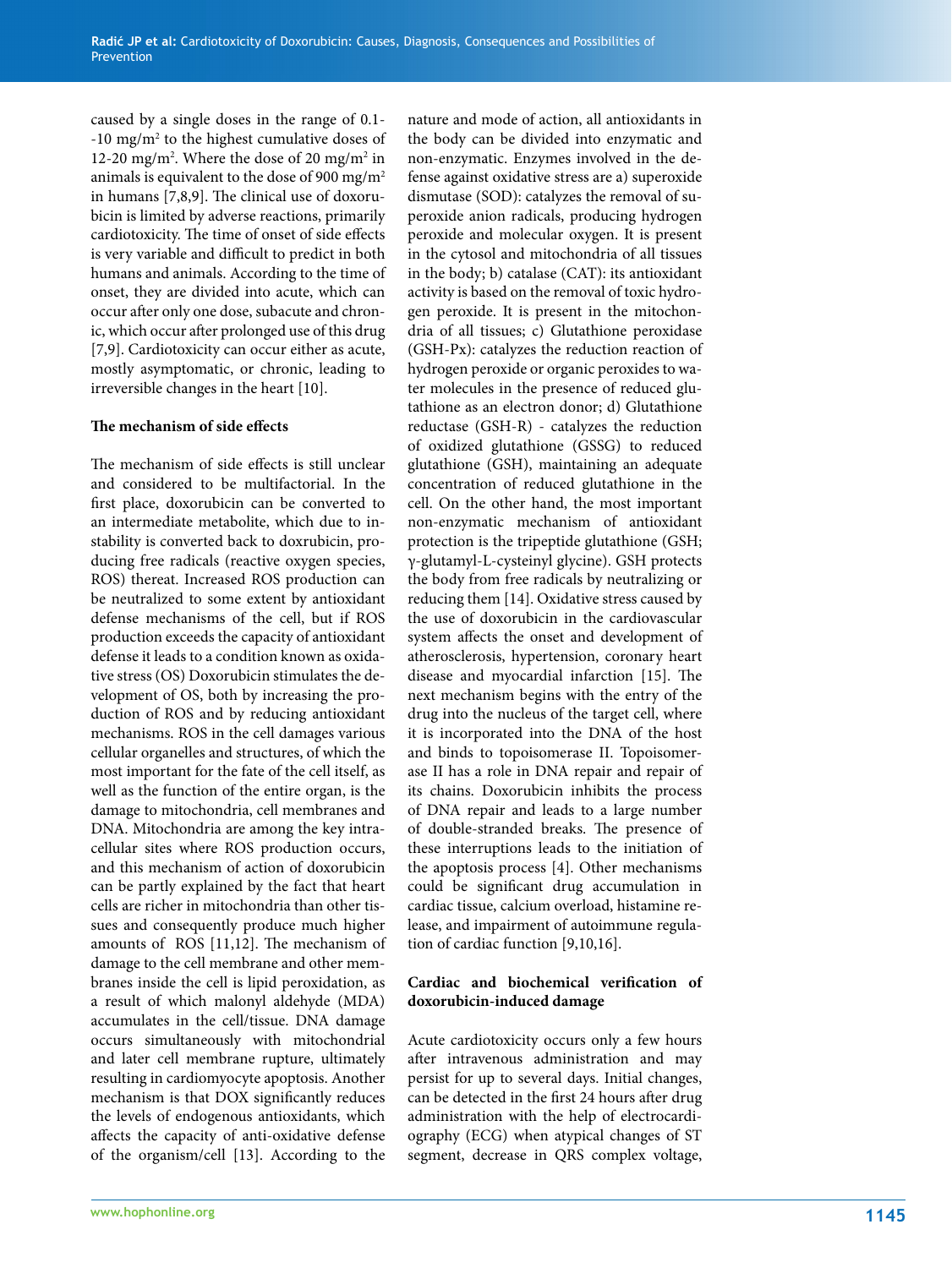tachycardia and supraventricular extrasystoles are observed. In most patients, the changes are asymptomatic and usually resolve spontaneously. However, in some, the changes persist, and if they are not detected, and doxorubicin therapy is continued, irreversible changes occur that lead to heart failure and death [17]. In addition to the ECG, echocardiography (ECHO), nuclear imaging and myocardial biopsy have been used to monitor the condition of patients after the first dose of doxorubicin. ECHO parameters were the thickness of the intraventricular septum and posterior wall of the left ventricle (LV) in diastole and systole, internal diameter LK, fractional shortening of the short axis LK, end-diastolic and systolic volume LK, stroke volume and ejection fraction left ejection fraction - LVEF). The same study in rats monitored heart rate and arterial blood pressure (ABP). The obtained results show that there was an increase in heart rate and increased BP in the doxorubicin-treated groups [18]. These changes are mostly registered with the development of the first symptoms, when the damage to the heart function is already in an advanced stage, and the chances of survival are very low. Therefore, monitoring various biochemical markers is of utmost significance, as well as other diagnostic methods that would be carried out preventively in all patients in order to detect early the first subclinical changes that would indicate cardiotoxicity [19]. Biochemical markers that can be used to detect changes in the heart are lactate dehydrogenase (LDH), alanine aminotransferase (ALT), aspartate aminotransferase (AST), creatine phosphokinase (CPK), creatine kinase (CK) and cardiac creatine kinase. CK-MB). Some studies in which these parameters were monitored showed an increase in the period from 3 to 24 hours after the onset of acute toxicity [20]. Also, proinflammatory cytokines, primarily TNF-alpha (tumor necrotic factor alpha) and interleukin 6 (IL-6) [21,22], increase in heart damage. Levels of MDA, SOD, CAT, GPx, GSH as well as total antioxidant capacity (TAC) can be measured to monitor oxidative stress [23]. MDA blood level can be measured in both humans and animals, while the activity of antioxidant enzymes is mainly analyzed from tissues, which makes it difficult to apply this method in the human population. In the last few years, BNP (brain natriuretic peptide) and cardiac troponins (cTns) have been used as indicators of damage/dysfunction [19]. Previ-

ous research indicates that measuring cTns detects cardiotoxicity early, long before the first left ventricular functional disorders observed on ECHO. The peak increase in cTn blood level is between 4-6 hours after administration, with a gradual decrease until the end of 24 hours. Doxorubicin-induced cardiotoxicity is associated with prolonged elevated cTns levels and its values correlate with cumulative doses of doxorubicin [24]. The disadvantage of diagnostics using biochemical markers is that the time of their increase is not always precisely defined. Also, they are not specific for only one disease, but can indicate damage of different etiology. Therefore, there is a need to determine other parameters that would determine the toxicity caused by doxorubicin more accurately or at least to form protocols that would combine existing methods in a way that would indicate with greater certainty that the damage is due to doxorubicin.

#### **Histological verification of doxorubicin-induced damage**

In addition to all the above diagnostic methods, histopathological confirmation is necessary for an accurate diagnosis. Cardiac biopsies are not performed routinely, both in cases of suspected acute and in cases of suspected chronic cardiotoxicity. Samples are mostly obtained after autopsies of patients, or after experimental research on animal models. Changes in histopathological tissue analysis are predominantly found in the left ventricular wall and septum. Saad et al. were the first to define a method for diagnosing cardiomyopathy caused by doxorubicin, taking into account these changes if they are seen in three or more visual fields (Table 1, Figure 1). Cardiomyopathy is considered serious if the total score of the preparation is 3 or more points, moderate 2 points, while 1 point represents bad cardiomyopathy [9]. Other authors have also observed cytoplasmic vacuolation, infiltration of leukocytes and eosinophils, hemorrhage, pyknotic nucleus of cardiomyocytes, disruption of distribution or loss of myofibrils [8]. These criteria can be assessed on standard hematoxylin - eosin staining (HE), thus the whole histological assessment is accessible and easy to perform. In addition, Masson's trichrome and terminal deoxynucleotide transferase (TUNEL) are used [25]. If necessary, immunohistochemical staining, such as anti -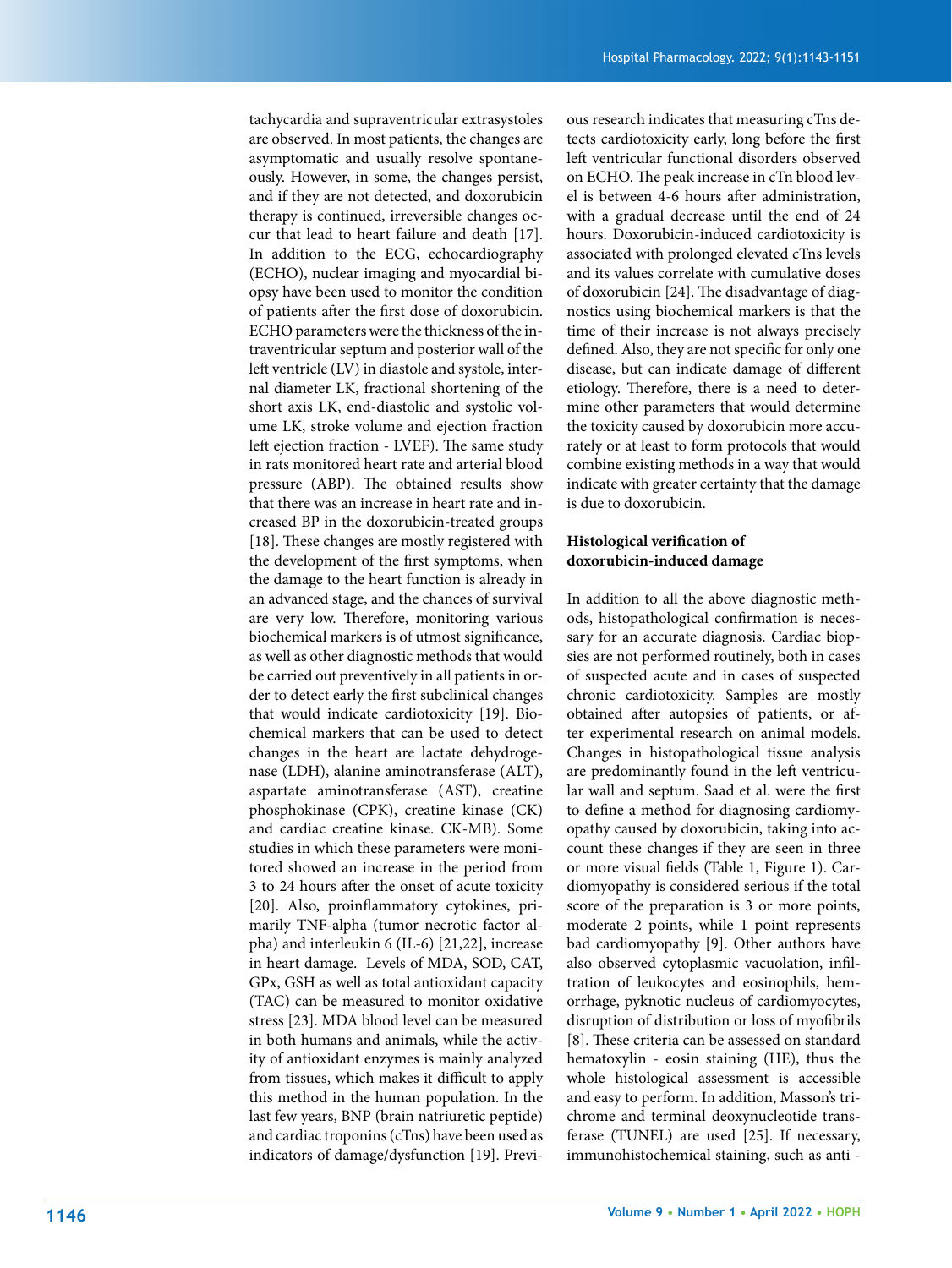| <b>Rating</b> | <b>Change</b>                                                                             | Table 1. Evaluation of changes<br>in pathohistological tissue |
|---------------|-------------------------------------------------------------------------------------------|---------------------------------------------------------------|
| $+1$          | Cardiomyocyte edema and interstitial edema                                                | analysis [9]                                                  |
| $+1$          | Disorganization of cardiomyocytes/microfilaments with or without fibroblast proliferation |                                                               |
| $+1$          | Myocytolysis/cardiomyocyte necrosis                                                       |                                                               |
|               | No damage                                                                                 |                                                               |

p53, anti - TNFα, can be used to monitor more specific changes. As a final result, the detected changes lead to dilatation of the heart, which leads to a decrease in its weight, which can also be one of the parameters for the diagnosis of toxic effects [7].

#### **Medications, substances and natural plant extracts with potential cardioprotective features**

An increasing number of studies are dealing with/testing/investigating various substances that could completely prevent or reduce the toxic effects of doxorubicin. Numerous drugs that have already been registered and used in the treatment of other diseases are tested in pursuit of dox-cardiotoxcity prevention. Better systolic and diastolic heart function was observed in patients who used carvedilol (beta blocker) for 6 months. Also, the incidence of death and heart dysfunction decreased. The mechanism of its action has not yet been fully elucidated. It has been found to reduce the concentration of ROS, which indicates its antioxidant effect. Also, one of the studies proved that carvedilol prevents mitochondrial dysfunction by this mechanism. There are indications that other beta-blockers may have the same effect, however, this hypothesis has not yet been confirmed [26]. Statins reduce vascular inflammation and oxidative stress, and thus contribute to the improvement of heart function. They reduce the production of cardiac nitrotyrosine and inflammatory responses, and on the other hand, they accelerate the anti-apoptosis mechanisms. In the conducted research, they influenced the increased production of SOD in order to prevent the production of reactive oxygen. Another study suggested that atorvastatin may be effective in maintaining LVEF in patients treated with anthracyclines [11]. Silymarin, a drug used in the treatment of liver disease, is also mentioned as another protective agent. Research indicates that it reacts at the level of the cell membrane, increasing its resistance to harmful influences,



probably changing its physico-chemical properties. It also interacts with ROS and converts them into less reactive and toxic compounds. Its benefits have also been proven in a study on rats conducted by Rašković et al. The activity of antioxidant enzymes was monitored, which significantly increased after the application of doxorubicin. The obtained results indicate a reduction of oxidative stress in treated animals. These changes are accompanied by an appropriate pathohistological finding. Significant hyperemia was observed in groups treated with doxorubicin alone, while in groups where a combination of doxorubicin and silymarin was used, this tissue response was absent, proving the protective role of silymarin [27].

#### **Figure 1.**

**A)** Severe interstitial edema, mononuclear cell infiltration, cardiomyocyte swelling and disorganization with perinuclear vacuolation, HE, 200x;

**B)** Cardiomyocyte swelling with disorganization and extensive focal necrosis, HE, 400x; **C)** Cardiomyocyte swelling with necrosis and perinuclear vacuolation, HE, 400x [9].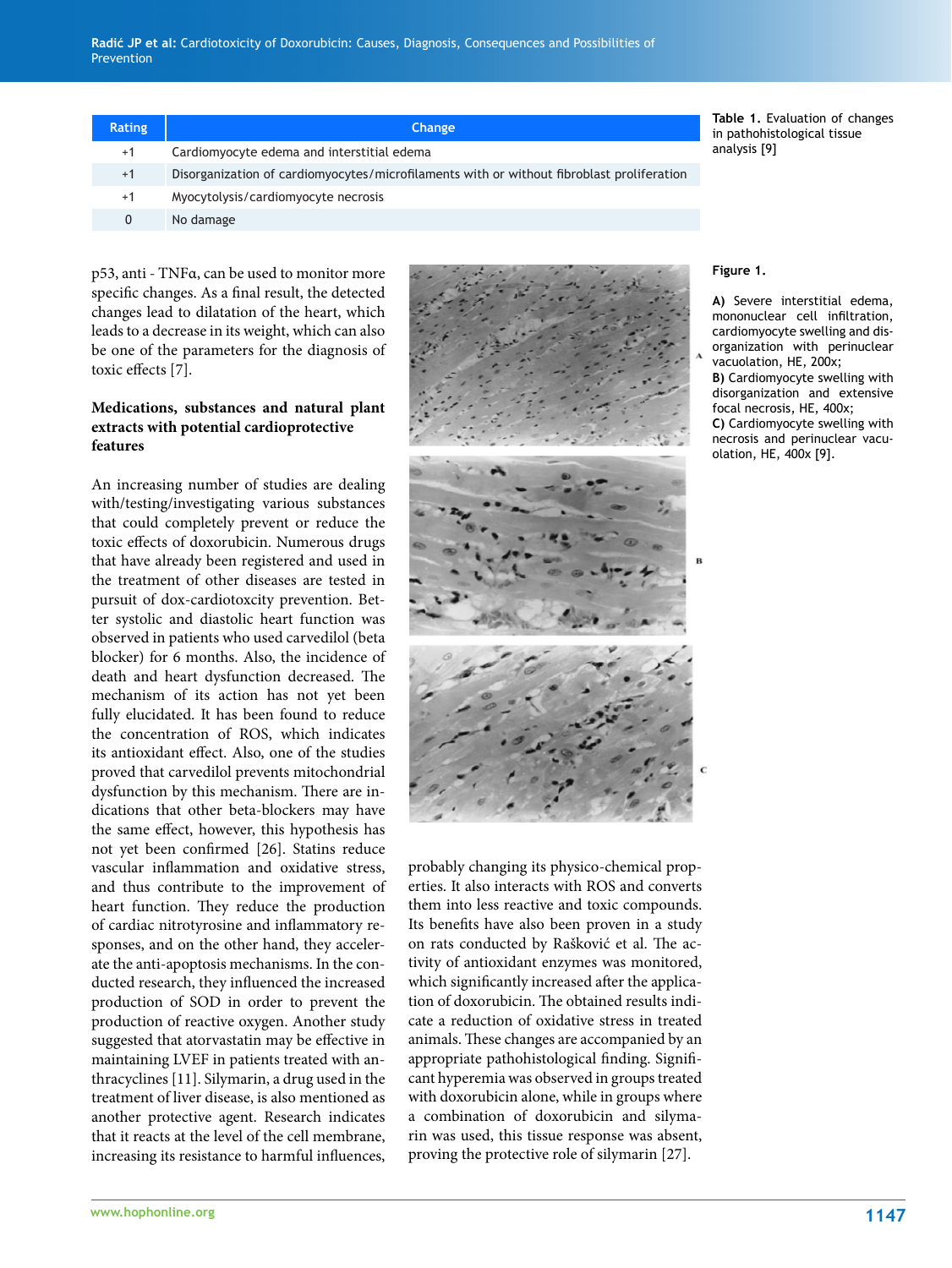Also, the research included dietary supplements and natural preparations that are already in the human diet [28]. Recently, the center of interest has been the action and pos sibilities of carotenoids in many fields. Some of them, called provitamin A carotenoids, can be converted into vitamin A, which has a strong antioxidant capacity. In this way, they participate in the regulation of vision, and their lack can lead to various eye diseases. In addition, they are associated with potential in fluences on reproduction, embryogenesis, im mune system, intracellular connections, and metabolic pathways [29]. Trans forms of beta carotene act to increase HDL levels, and thus have a protective effect in the process of ath erosclerosis. Other carotenoids reduce the in cidence of acute myocardial infarction as well as other heart diseases [30]. Studies indicate a protective role of carotenoids in doxorubicininduced toxicity. Carotenoids are thought to reduce lipid peroxidation in the heart, me ninges, liver and kidneys. The protective effect correlates with the ability to remove oxygen free radicals (ROS). The protective effect was proven histopathologically, and there was no increase in biochemical markers of damage in these organs [21,22]. Research in mice shows that the use of carotenoids in tumor tissue did not reduce oxidative damage (lipid peroxida tion and increase in malonyldehyde levels) nor did it significantly reduce antioxidant lev els. In this way, they reduced the size of the tumor. The same study proved that the use of carotenoids prevented doxorubicin-induced damage to healthy (tumor-unaffected) organs without interfering with the antitumor effect of doxorubicin [31]. It is assumed that various mechanisms can prevent the development of malignant tumors, primarily ovarian, breast and prostate. Increasing number of research is focused on examining the possible use of carotenoids in the treatment of malignancy. Dexrazoxane is a cardioprotective agent for anthracycline-induced cardiotoxicity. It in terferes with the production of ROS medi ated by Fe ions, blocks the inactivation of respiratory enzymes by iron complexes and thus reduces the toxic effect of doxorubicin on the heart. Omega 3 fatty acids are found in fish and certain plants, reducing the sen sitivity of cardiomyocytes to oxidative stress. This happens through the combination of sev eral mechanisms, which are strengthening the antioxidant defense, changing the fluidity of

the membrane and preventing the release of intracellular calcium under the action of oxi dative stress. Coenzyme Q10 is a liposoluble substance located in the mitochondria of all aerobic respiratory eukaryotic cells. By react ing directly with free radicals or regenerating tocopherols and ascorbates from the oxidative state, it provides effective protection against anthracycline-inducing toxicity [11]. Cur cumin active element of turmeric and carva crol, the main phenol compound, are used as new agents in the treatment of heart failure. It has been suggested that they may inhibit car diomyocyte hypertrophic responses [32]. In recent years, extensive research has been con ducted on small molecules that target mito chondria and prevent excessive ROS produc tion. These molecules are classified into three groups (natural, semi-synthetic and synthet ic), and one of the advantages is that they do not reduce the effect of doxorubicin [11]. Also, the effect of celery juice on doxorubicin-treat ed animals was investigated. In the groups that drank celery leaf juice, there was a decrease in lipid peroxidation, which is one of the markers of oxidative stress, while celery root juice did not show this effect [33].

#### **CONCLUSION**

Cardiotoxicity is the leading adverse event of doxorubicin, resulting in termination of therapy or subsequent long-term impairment of cardiac function. The main focus in elimi nating both acute and chronic cardiotoxicity is finding new biomarkers and / or developing new, more comprehensive diagnostic proto cols that will detect toxicity in time and thus prevent its progression. On the other hand, we are actively looking for already registered drugs or substances of other origin, primar ily herbal, that would be used for the purpose of preventing the occurrence or alleviation of cardiotoxicity.

## **ACKNOWLEDGEMENT**

This work was supported by the Autonomous Province of Vojvodina (Project No 142-451- 2543/2021-02).

# **CONFLICT OF INTEREST**

All authors declare no conflict of interest.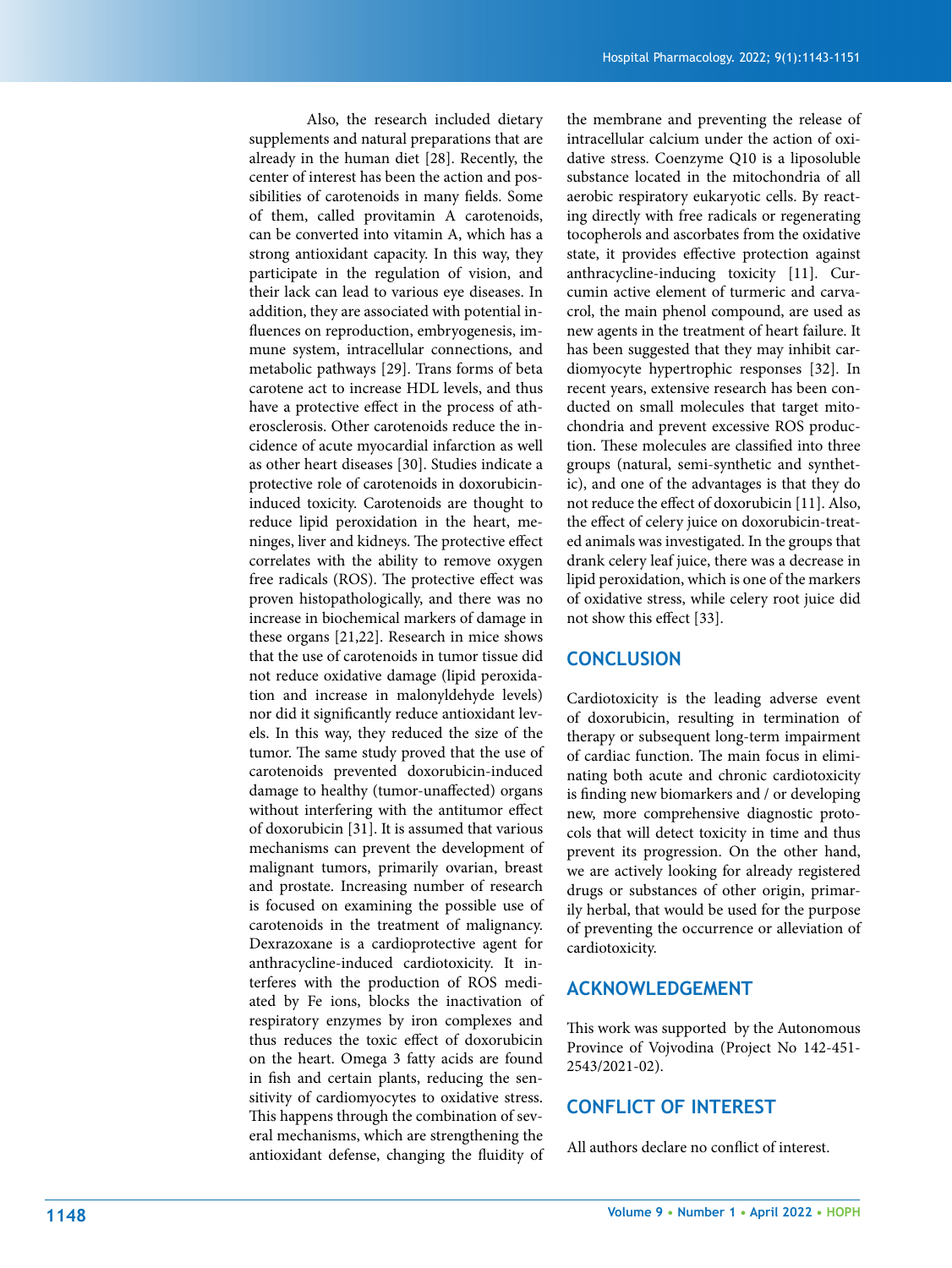## **REFERENCES**

1. Koleini N, Kardami E. Autophagy and mitophagy in the context of doxorubicin-induced cardiotoxic ity. Oncotarget. 2017; 8(28).

2. Ojha S, Taee HA, Goyal S, et al. Cardioprotective Potentials of Plant-Derived Small Molecules against Doxorubicin Associated Cardiotoxicity. Oxidative Medicine and Cellular Longevity. 2016 Apr:1-19.

3. Srđenović B. Uticaj fulerenola C60(OH)24 na oksi dativni status bubrega, pluća I testisa pacova nakon jednokratne primene doksorubicina. [PhD disserta tion on internet] Faculty of Medicine, University of Novi Sad; 2010. [cited 2021 December 12]. 101 p.

4. Al-malky HS, Al Harthi SE, Osman AMM. Major obstacles to doxorubicin therapy: Cardiotoxicity and drug resistance. J Oncol Pharm Practice 2020;  $26(2)$ .

5. Li DL, Hill JA. Cardiomyocyte autophagy and can cer chemotherapy. Journal of Molecular and Cellu lar Cardiology. 2014 June:54-61.

6. Pugazhendhia A, Edisonb JNJI, Velmurugan BK, et al. Toxicity of Doxorubicin (Dox) to different experi mental organ systems. Life Sciences. 2018 26-30.

7. Zarea MFR, Rakhshanb K, Aboutaleb N, et al. Api genin attenuates doxorubicin induced cardiotoxic ity via reducing oxidative stress and apoptosis in male rats. Life Sciences. 2019; June 1-8.

8. Bayrak S, Aktas S¸ Altun Z, et al. Antioxidant ef fect of acetyl-L-carnitine against cisplatin-induced cardiotoxicity. Journal of International Medical Re search. 2020; 48(8).

9. Saad SY, Najjar TAO, Alashari M. Cardiotoxicity of Doxorubicin/Paclitaxel Combination in Rats: Ef fect of Sequence and Timing of Administration. J Biochem Molecular Toxicology. 2004; 18(2).

10. Hrdina R, Geršl V, Klimtová I, et al. Anthra cycline-induced cardiototoxicity. Acta Medic. 2000; 43(3).

11. Songboa M, Langa H, Xinyong C, et al. Oxidative stress injury in doxorubicin-induced cardiotoxicity. Toxicology Letters. 2019 Feb: 41-8.

12. Shi W, Deng H, Zhang J, et al. Mitochondria-Tar geting Small Molecules Effectively Prevent Cardio toxicity Induced by Doxorubicin. Molecules. 2018 June: 1-19.

13. Sangomla S, Saifi MA, Khurana A, et al. Nanoceria ameliorates doxorubicin induced cardio toxicity: Possible mitigation via reduction of oxi dative stress and inflammation. J Trace Elem Med Biol. 2018 May: 53-62.

14. Andrejić-Višnjić B. Uticaj sintetske i prirodne žučne kiseline na oksidativni stres i apoptozu he patocita. [PhD dissertation on internet] Faculty of Medicine, University of Novi Sad; 2015. [cited 2021 December 12]. 220 p. Available at: https://

www.cris.uns.ac.rs/DownloadFileServlet/Disert acija145033552606645.pdf?controlNumber=(BISIS)9 9738&fileName=145033552606645.pdf&id=4755&so urce=NaRDuS&language=sr

15. Salvo F, Bezin J, Levy PB, et al. Pharmacologi cal treatments of cardiovascular diseases: Evidence from real-life studies. Pharmacological Research. 2017 Avg: 43–52.

16. Al-Jaouni S, Abdul-Hady S, El-Bassossy H, et al. Ajwa Nanopreparation Prevents Doxorubicin-Asso ciated Cardiac Dysfunction: Effect on Cardiac Isch emia and Antioxidant Capacity. Integrative Cancer Therapies. 2019 June: 1–9.

17. Yua J, Wang C, Kong Q, et al. Recent progress in doxorubicin-induced cardiotoxicity and protective potential of natural products. Phytomedicine. 2018 Jan: 125-39.

18. Lončar-Turukalo T, Vasić M, Tasić T, et al. Heart rate dynamics in doxorubicin-induced cardiomyop athy. Physiol. Meas. 2015 Jan: 727-39.

19. Gioffréa S, Ricci V, Vavassori C, et al. Plas matic and chamber-specific modulation of cardiac microRNAs in an acute model of DOX-induced car diotoxicity. Biomedicine & Pharmacotherapy. 2018 Nov: 1-8.

20. Zare MA, Khatoonabadi MS, Teimoorzadeh S. Antivenom injection time related effects of Hemis corpius lepturus scorpion envenomation in rabbits. Archives of Razi Institute. 2011; 66(2).

21. Khafaga AF, El-Sayed YS. All-trans-retinoic acid ameliorates doxorubicin-induced cardiotoxicity: in vivo potential involvement of oxidative stress, inflammation, and apoptosis via caspase-3 and p53down-expression. Naunyn-Schmiedeberg's Arch Pharmacol. 2018; 391:59–70.

22. Lopez AV, Battino M, Navarro-Hortal MD, et al. An update on the mechanisms related to cell death and toxicity of doxorubicin and the protective role of nutrients. Food Chem Toxicol. 2019 Sep: 1-19.

23. Aghaie S, Nikzad H, Mahabadi JA, et al. Pro tective effect of combined pumpkin seed and gin ger extracts on sperm characteristics, biochemical parameters and epididymal histology in adult male rats treated with cyclophosphamide. Anat Sci Int. 2016 Dec: 382–90.

24. Adamcova M, Skarkova V, Seifertova J, et al. Cardiac Troponins are Among Targets of Doxoru bicin-Induced Cardiotoxicity in hiPCS-CMs. Int. J. Mol. Sci. 2019, 20. May 1-13.

25. Dundar HA, Kiray M, Kir M, et al. Protective Ef fect of Acetyl-L-Carnitine Against Doxorubicin-in duced Cardiotoxicity in Wistar Albino Rats. Archives of Medical Research. 2016 Nov: 506-14.

26. Kalay N, Basar E, Ozdogru I, et al. Protective Effects of Carvedilol Against Anthracycline-Induced Cardiomyopathy. Journal of the American College of Cardiology. 2006; 48(11).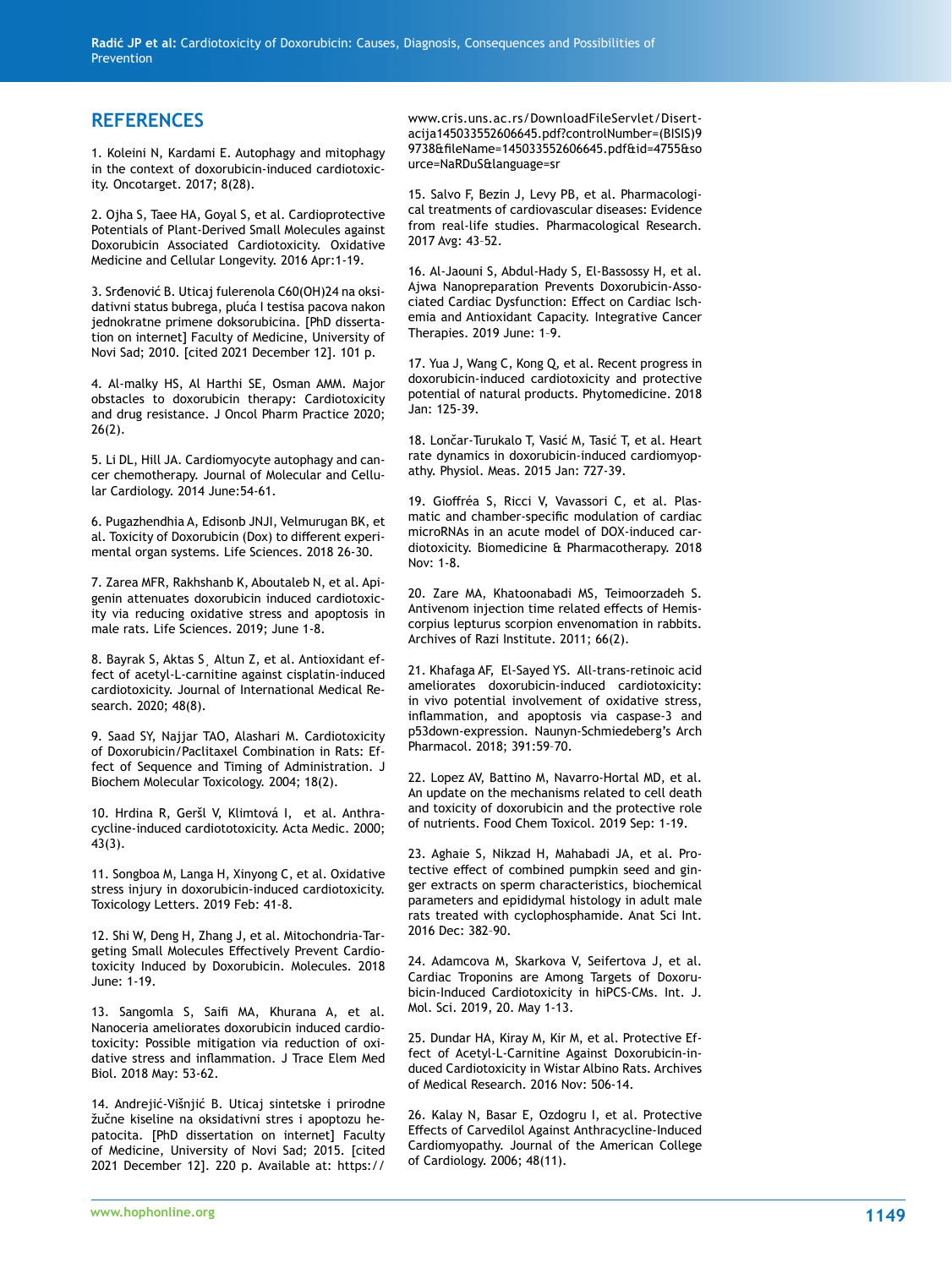27. Rašković A, Stilinović N, Kolarović J, et al. The Protective Effects of Silymarin against Doxorubicin-Induced Cardiotoxicity and Hepatotoxicity in Rats. Molecules. 2011 Oct: 8601-13.

28. Abushouka AI, Ismail A, Salem AMA, et al. Cardioprotective mechanisms of phytochemicals against doxorubicin-induced cardiotoxicity. Biomedicine & Pharmacotherapy. 2017 Apr: 935–46.

29. Institute of Medicine 2006. Dietary Reference Intakes:The Essential Guide to Nutrient Requirements. Washington, DC: The National Academies Press. https://doi.org/10.17226/11537.

30. Ciccone MM, Cortese F, Gesualdo M, et al. Dietary Intake of Carotenoids and Their Antioxidant and Anti-Inflammatory Effects in Cardiovascular Care. Mediators Inflamm. 2013 Dec: 1-11.

31. Indu R, Azhar TS, Nair A, et al. Amelioration of doxorubicin induced cardio-and hepato-toxicity by carotenoids. Journal of Cancer Research and Therapeutics. 2014; 1(10).

32. Jafarinezhad Z, Rafati A, Ketabchi F, et al. Cardioprotective effects of curcumin and carvacrol in doxorubicin-treated rats: Stereological study. food science and nutrition. 2019 Avg: 3581-8.

33. Kolarović J, Popović M, Mikov M, et al. Protective Effects of Celery Juice in Treatments with Doxorubicin. Molecules. 2009 Apr: 1627-38.